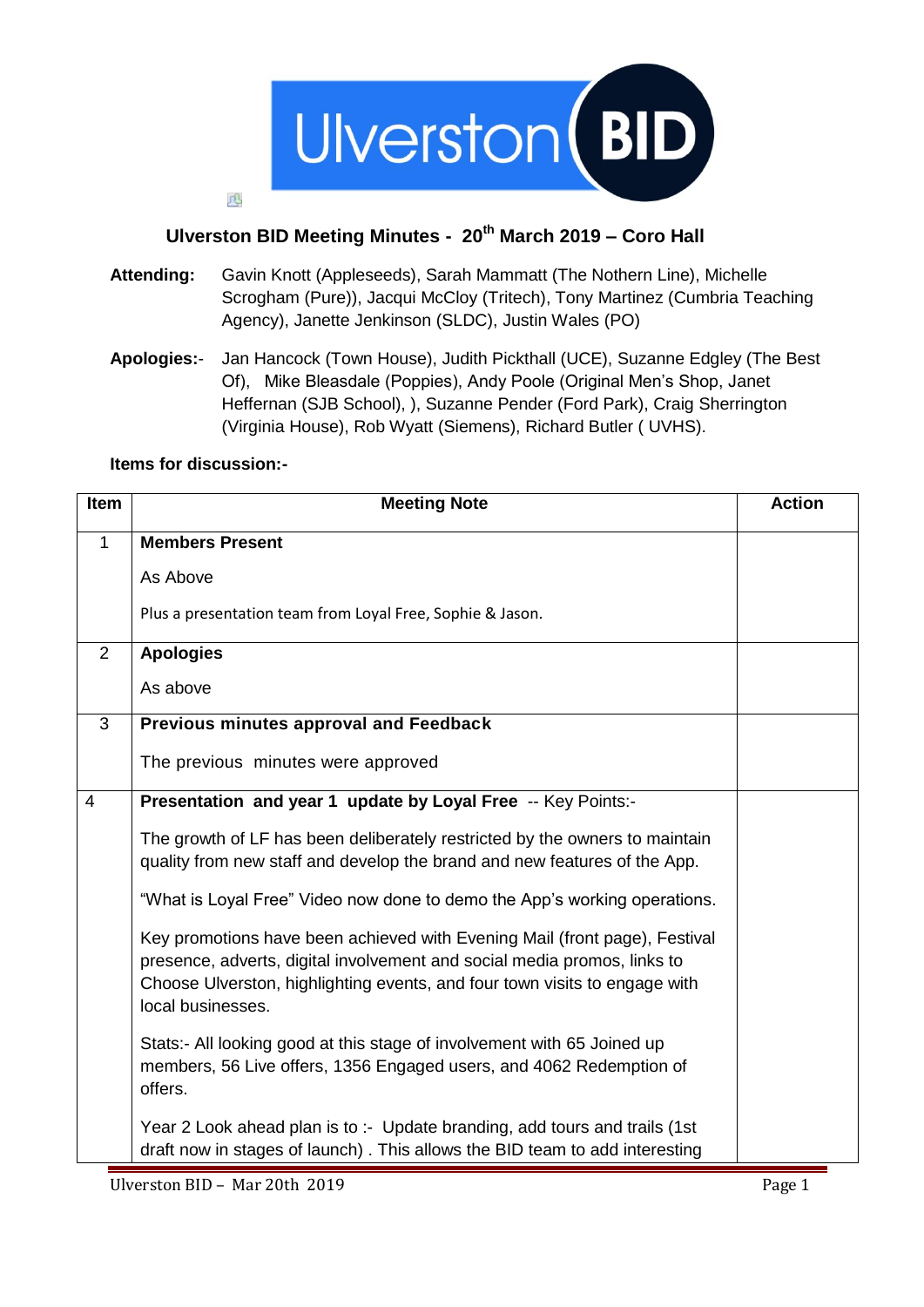|   | links to user's e.g. Dog friendly trail, Vegan eating trail, Cocktail trail. This will<br>be used for late night shopping trail for example. Wi-Fi links are in progress to<br>get best use of free service and directing to LF offers, events etc.                                                                                                                                                                                                      | LF & Justin |
|---|----------------------------------------------------------------------------------------------------------------------------------------------------------------------------------------------------------------------------------------------------------------------------------------------------------------------------------------------------------------------------------------------------------------------------------------------------------|-------------|
|   | Further press launches and adverts are planned and a stall at Fine Fest for<br>promotion.                                                                                                                                                                                                                                                                                                                                                                |             |
|   | A Support pack is to be launched for the BID Mangers to look at new ideas.<br>The link to Choose Ulv has not been as crisp as LF would have hoped, with<br>free access not available. LF to talk to Sophie about offering some code so<br>that sharing is carried out seamlessly.                                                                                                                                                                        |             |
|   | The option of an In App competition is also possible for year 2.                                                                                                                                                                                                                                                                                                                                                                                         |             |
|   | A revised dashboard is ongoing to allow additional filters for example, parking<br>locations and prices, local guide info, trails, town specific requests rather than<br>closest available, links to business groups etc.                                                                                                                                                                                                                                |             |
|   | Reports can now be made available for viewing live user data to be viewed by<br>the BID managers and by individual businesses.                                                                                                                                                                                                                                                                                                                           |             |
|   | Whilst there are numerous loyalty schemes now launched across the country<br>which use different connection methods, this App is still quite unique.                                                                                                                                                                                                                                                                                                     |             |
| 5 | <b>Correspondence from the Chair</b>                                                                                                                                                                                                                                                                                                                                                                                                                     |             |
|   | Initial meeting with Beth Kennedy from UCE completed and good working<br>arrangement established. Some feedback requested on BID investments<br>so far e.g. Marketing commitment for Emma. These will now be<br>Management and storage care of the gazeboes also<br>completed.<br>discussed, BID & Choose logos still missing.                                                                                                                           |             |
|   | The tour of Britain plaques are now down and will be sighted in the indoor<br>market hall                                                                                                                                                                                                                                                                                                                                                                |             |
|   | Survey of pavements via the traders was issued a little premature. This is<br>being dealt with by Town Council                                                                                                                                                                                                                                                                                                                                           |             |
|   | Suzanne from Ford Park has stepped down from her post and resigned<br>from BID,. The Park would like to nominate a new participant which<br>perhaps should be considered on a new application. However this point<br>needs further checking alongside our articles of engagement. This may be<br>just a nomination from Ford Park. Do we represent the sector or the<br>individual levy payer for the sector as a whole? Discussion for next<br>meeting. | Jan Hancock |
| 6 | <b>Finance</b>                                                                                                                                                                                                                                                                                                                                                                                                                                           |             |
|   | Jacqui provided as the usual comprehensive status Highlights include :-                                                                                                                                                                                                                                                                                                                                                                                  |             |
|   | Completing all the known projects will leave us with a forecast of $\sim$ £30k<br>surplus                                                                                                                                                                                                                                                                                                                                                                |             |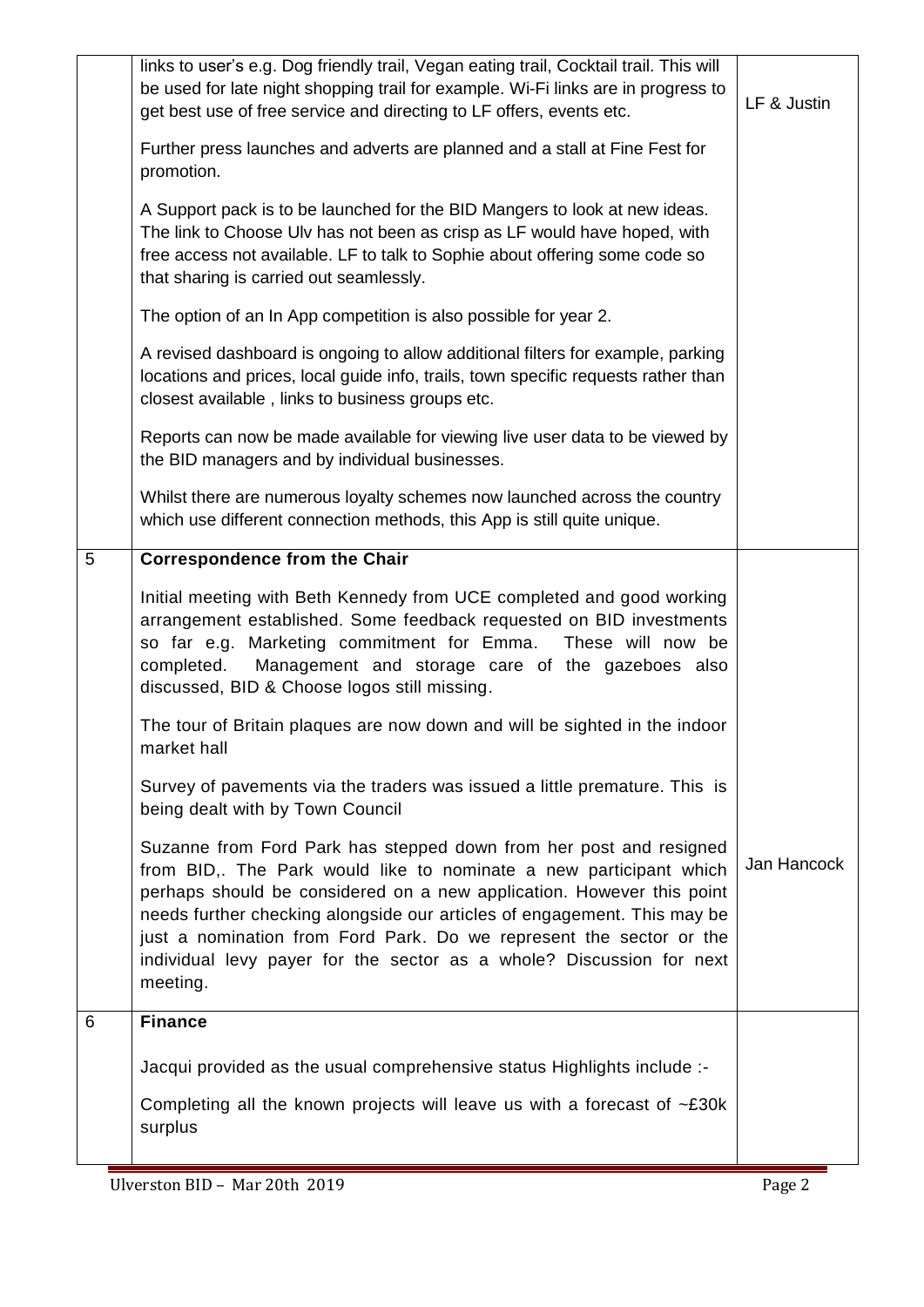|                | Collection statement has been received from SLDC but we have still not<br>had the list of non-payers and as such cannot address the opportunity to<br>alleviate this loss. Janette will check if another contact in finance would<br>progress this matter.                             | Janette                           |
|----------------|----------------------------------------------------------------------------------------------------------------------------------------------------------------------------------------------------------------------------------------------------------------------------------------|-----------------------------------|
|                | Cash $@$ Bank currently = £83k.                                                                                                                                                                                                                                                        |                                   |
|                | Care again cautioned for final years spends so that we do not run out of<br>££.                                                                                                                                                                                                        |                                   |
|                | Question raised re non payers, --- Are they allowed to have a vote for new<br>term?                                                                                                                                                                                                    | Jan Hancock                       |
| $\overline{7}$ | <b>Justin's Report &amp; Updates</b>                                                                                                                                                                                                                                                   |                                   |
|                | Town Wi-Fi will be installed 2 <sup>nd</sup> Week Apr. Outdated connections based<br>on old electrical standards have had to be brought up to date and<br>incorporated which required renegotiated costs to maintain budget. The<br>installation will take 2 weeks.                    |                                   |
|                | Revote info added to web site with questionnaire. Replies hopefully will<br>help us build a business plan for the future proposals.                                                                                                                                                    |                                   |
|                | End of year newsletter drafted and to be issued with BID levy requests by<br>SLDC. Comments by 25 <sup>th</sup> Mar please. Some reworking of data for clarity<br>on costs related to Ulv in Bloom agreed at meeting. Overall Income costs<br>statement on summary will be simplified. | All<br>Jacqui                     |
|                | The First Business course to be run by Sarah Suzanne is schedule<br>24/25 <sup>th</sup> April at Coro. Invitations to be issued on web site & via e mail.                                                                                                                              | Justin<br>Sarah<br><b>Suzanne</b> |
|                | Britain in Bloom baskets (100) bought and all colour schemes discussed.<br>Working with Gill Banks, Heritage group and Town Pound progressing.                                                                                                                                         |                                   |
|                | Some initiatives for town clean up particularly the growth of weeds from<br>building structures to be looked at.                                                                                                                                                                       | <b>Michelle</b>                   |
|                | Phone numbers on the web site for Board members to be left as BID<br>manager contact number.                                                                                                                                                                                           |                                   |
|                | CCTV now deferred until Town Council decision. No request to BID at this<br>time has been received.                                                                                                                                                                                    |                                   |
| 8              | <b>Grant Applications:-</b>                                                                                                                                                                                                                                                            |                                   |
|                | None received.                                                                                                                                                                                                                                                                         |                                   |